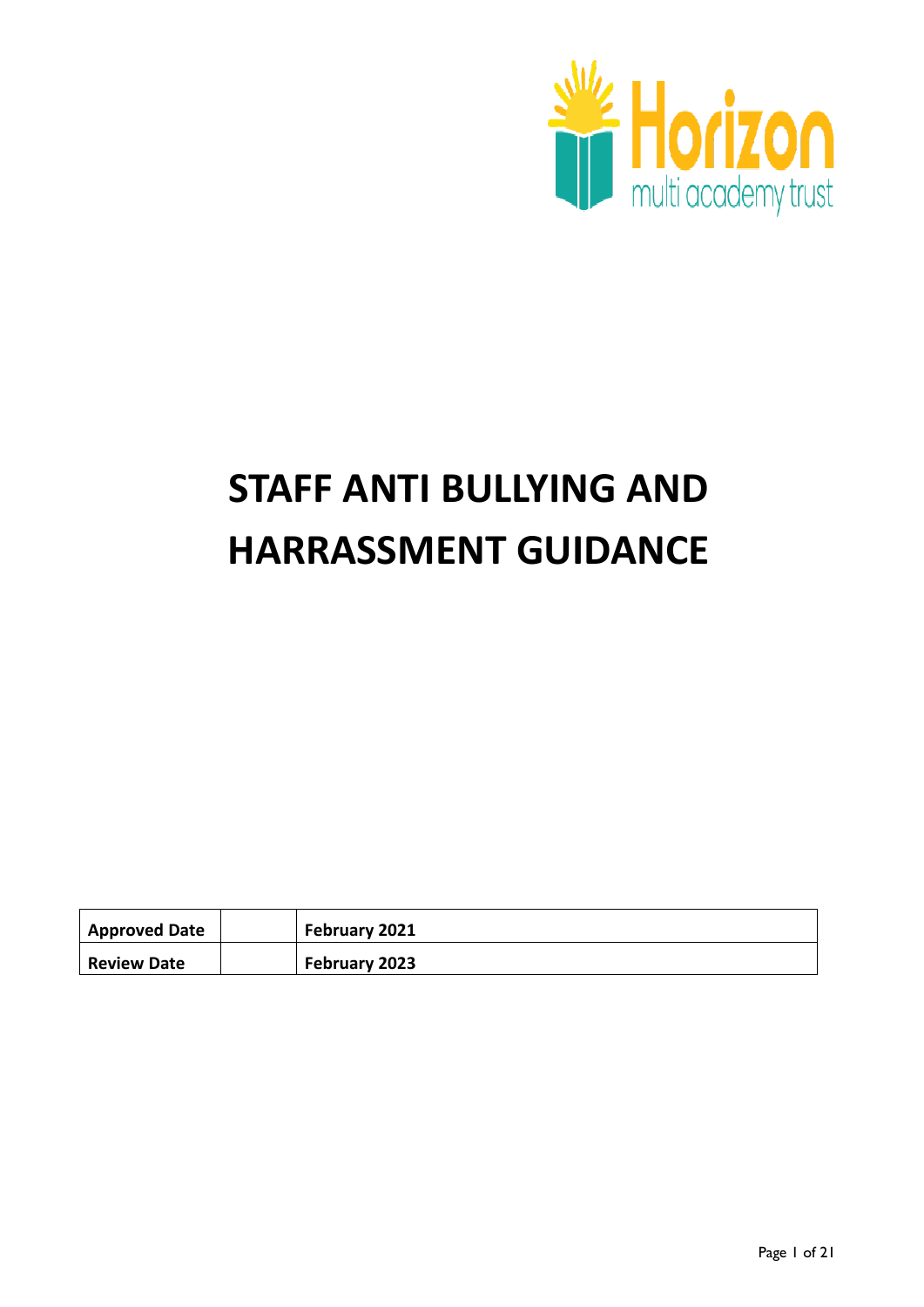

# **Contents Page**

- 1. Suggested checklist for formal complaint procedure page 3
- 2. General Principles page 5
- 3. Formal Procedures page 8
- 4. Additional Information page 16
- 5. Appendices page 21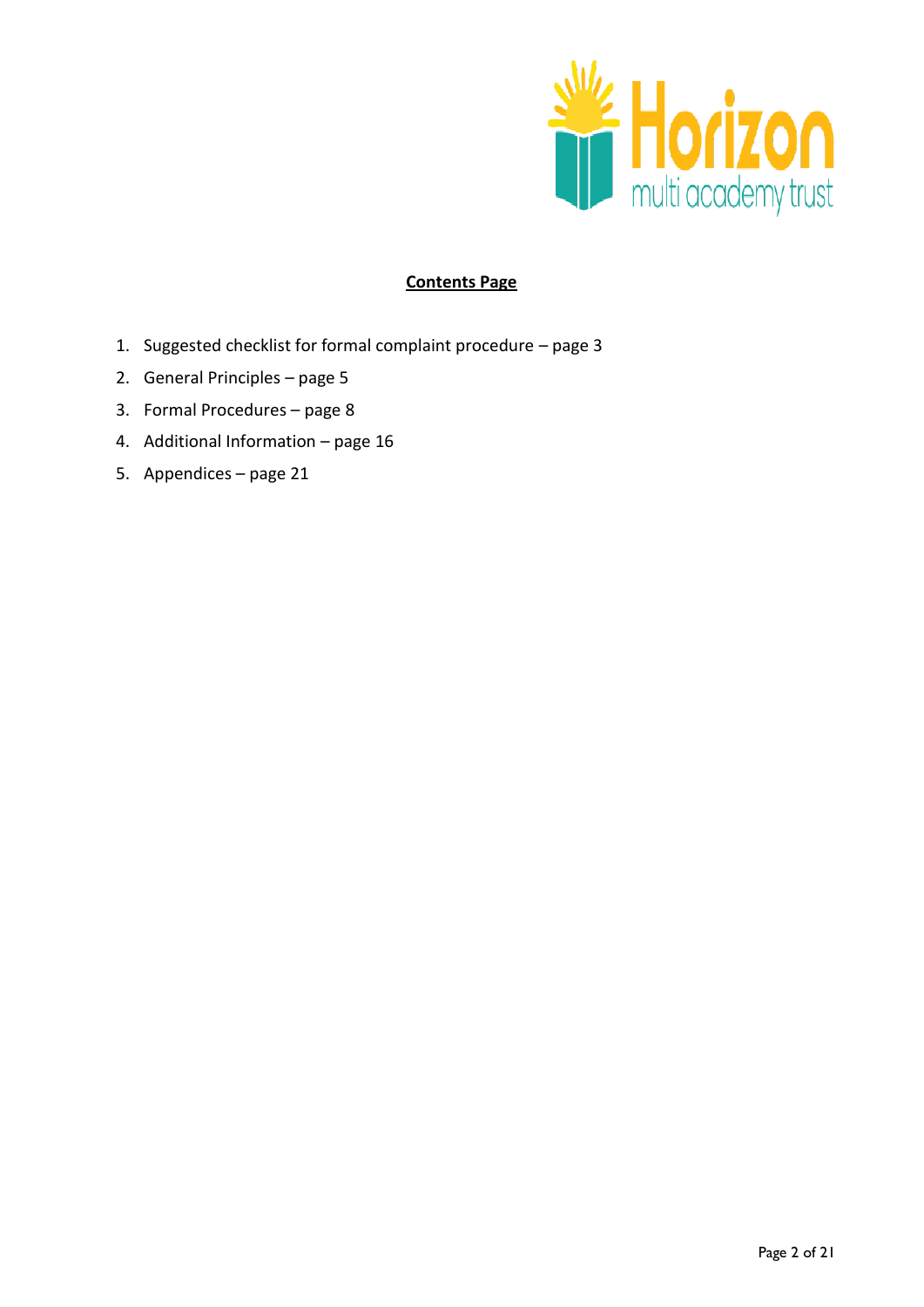

#### **1.0 SUGGESTED CHECKLIST FOR FORMAL COMPLAINT PROCEDURE**

| <b>Section in</b><br><b>Procedure</b><br>Guide | <b>Suggested Actions to Take</b>                                                                                                                                                                                                                                                                                    |  |  |
|------------------------------------------------|---------------------------------------------------------------------------------------------------------------------------------------------------------------------------------------------------------------------------------------------------------------------------------------------------------------------|--|--|
| $\mathbf{1}$                                   | Attempt to resolve the grievance informally in the first instance.                                                                                                                                                                                                                                                  |  |  |
| 2.1                                            | Statement of complaint. Employee to:                                                                                                                                                                                                                                                                                |  |  |
|                                                | put their complaint in writing without unreasonable delay,                                                                                                                                                                                                                                                          |  |  |
|                                                | set out the nature of their complaint,<br>٠                                                                                                                                                                                                                                                                         |  |  |
|                                                | explain how they think it should be resolved, and<br>п                                                                                                                                                                                                                                                              |  |  |
|                                                | send to the Headteacher if not the subject of the complaint. If the<br>ш<br>complaint is against the Headteacher, the matter should be referred to<br>the Chair of Local Governors and therefore Headteacher should be<br>substituted to Chair of Local Governors if this is applicable in these<br>guidance notes. |  |  |
| 2.3                                            | Clarifying the points. The manager who receives the formal written complaint<br>will meet the employee as soon as possible to confirm receipt of the complaint<br>and to clarify the facts. Discuss with the employee whether formal procedures<br>are necessary.                                                   |  |  |
| 2.3.3                                          | The person who received the complaint to notify the Headteacher that they<br>have received a formal harassment complaint. The Headteacher will consider<br>whether it is necessary to take steps to prevent contact between the<br>complainant and alleged harasser.                                                |  |  |
| 2.4                                            | The Headteacher to appoint someone to investigate the complaint<br>(Investigating Officer).                                                                                                                                                                                                                         |  |  |
| 2.5.1                                          | Investigation Officer meets employee to:                                                                                                                                                                                                                                                                            |  |  |
|                                                | confirm that they will be investigating the complaint,<br>٠                                                                                                                                                                                                                                                         |  |  |
|                                                | clarify the facts,<br>п                                                                                                                                                                                                                                                                                             |  |  |
|                                                | find out what attempts have been made (if any) to resolve the situation<br>٠<br>informally,                                                                                                                                                                                                                         |  |  |
|                                                | clarify what evidence is available,<br>ш                                                                                                                                                                                                                                                                            |  |  |
|                                                | find out whether there are any witnesses (if relevant),<br>п                                                                                                                                                                                                                                                        |  |  |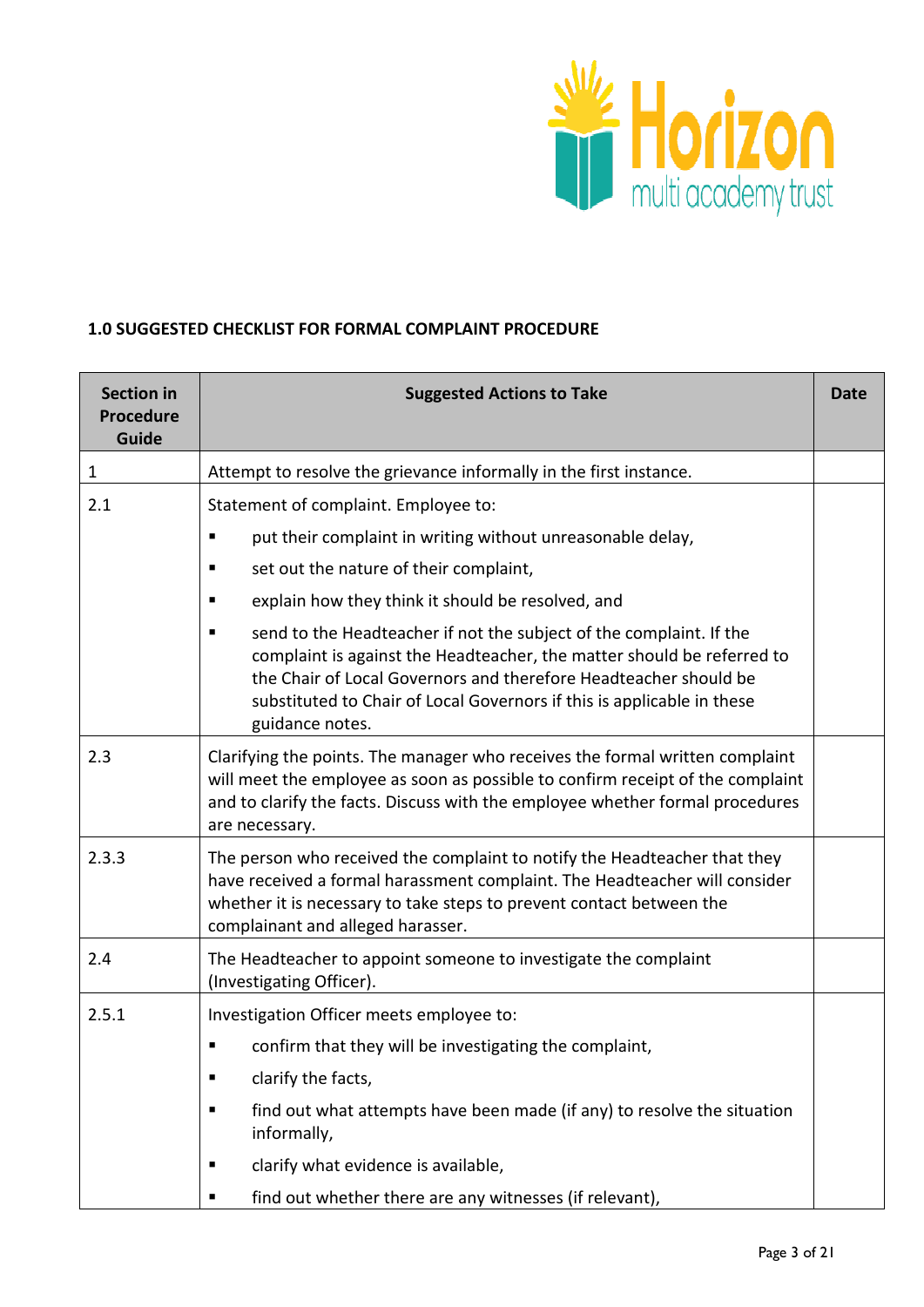

|       | understand how the employee would like to see the problem resolved.<br>٠                                                                                                                                                                                                                           |  |
|-------|----------------------------------------------------------------------------------------------------------------------------------------------------------------------------------------------------------------------------------------------------------------------------------------------------|--|
| 2.5.2 | Investigating Officer to meet and take statements from witnesses (where<br>relevant).                                                                                                                                                                                                              |  |
| 2.5.3 | Following initial investigation, if complaint appears to be valid, the<br>Investigating Officer to advise of findings. Action will be taken to stop<br>harassment and if necessary, instruct a disciplinary investigation. Move<br>proceedings straight to Hearing to advise employee of decision. |  |
| 2.5.4 | In cases where there is conflict of evidence or uncertainty, the Investigating<br>Officer will compile a report, so that the matter can be discussed at a Hearing.                                                                                                                                 |  |
|       | Investigating Officer to advise that the investigation is complete.                                                                                                                                                                                                                                |  |
| 2.5.5 | Set up a Hearing.                                                                                                                                                                                                                                                                                  |  |
| 2.5.6 | Hearing takes place and Headteacher/Local Chair of Governors Staffing panel<br>confirms their decision either at the Hearing, if they have sufficient<br>information to make a decision, or later in writing if the need for further<br>investigations after the Hearing.                          |  |
| 2.5.8 | Head/Chair of panel to inform employee of their right to appeal.                                                                                                                                                                                                                                   |  |
| 2.6   | Employee must submit their appeal within 5 days of receiving written<br>confirmation of the outcome to the CEO of Horizon Multi Academy Trust.<br>Employee to provide the grounds of their appeal.                                                                                                 |  |
| 2.6.1 | Horizon Multi Academy Trust Panel appointed to hear the Appeal and<br>arrangements made for the Hearing.                                                                                                                                                                                           |  |
| 2.6.2 | Horizon Multi Academy Trust Panel Appeal Hearing decision is given either at<br>the Hearing or later in writing. This decision is the end of the matter                                                                                                                                            |  |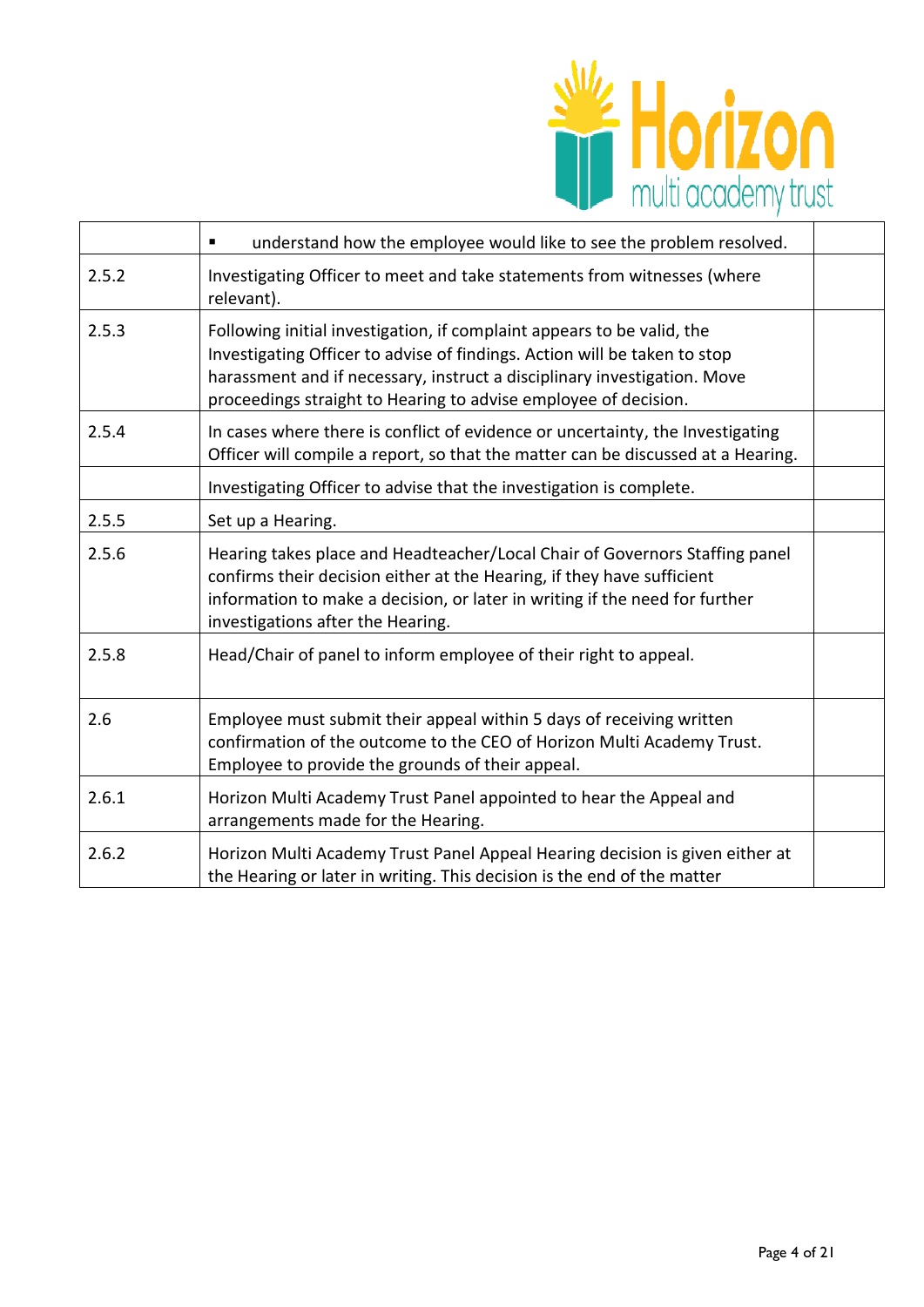

## **2.0 GENERAL PRINCIPLES**

The purpose of this procedure guide is to inform employees how to raise complaints of harassment, bullying, discrimination and victimisation, so that action can be taken to stop inappropriate behaviour. The guide also details steps management should follow when handling complaints relating to harassment, bullying, discrimination or victimisation.

The term 'harassment' will be used from this point forward to encompass harassment, bullying, discrimination and victimisation.

Employees are encouraged to contact their Headteacher, Line Manager, Human Resources (HR) Adviser, Trade Union (TU) Representative or professional representative where they believe that they are being harassed and would like support and advice. References to 'Line Manager' contained in this policy could, depending on the circumstances, be any senior member of staff required to perform a role within the process. It could also refer to a governor, who for example, is required to perform a role in relation to dealing with an issue involving the Head Teacher/Principal or other staff member where it is felt appropriate.

Confidentiality will be maintained as far as possible; however, if an employee decides not to take any action but the circumstances described are sufficiently serious, the school reserves the right to investigate the situation. Horizon Multi Academy Trust has an overall duty of care to ensure the safety of all employees who may be adversely affected by an alleged harasser's behaviour.

If an investigation into harassment is undertaken, the case will be treated in the strictest confidence.

Managers who witness harassment must take immediate action which, depending on the circumstances, may include;

- **EXECT** an informal discussion with the employee committing the act;
- refer the employee to the Anti-Bullying and Harassment Policy; and/or consider taking disciplinary action.

Employees who witness the harassment of another member of staff should report it to their Headteacher who will take appropriate action.

# **2.2 How to stop unwanted behaviour**

Situations should be dealt with when they arise. If you have heard or seen something which makes you feel uncomfortable or you consider it to be unacceptable, you should clearly and calmly say so. It is better to deal with issues quickly as this reduces personal embarrassment, prevents disruption at work and damage to working relationships.

If you believe you are being harassed, you should keep diary notes of when incidents take place and keep hold of any evidence, such as emails, etc. This will be useful in supporting your complaint in formal procedures should it be necessary.

Some examples of issues that might be more appropriately dealt with through informal action are:

where a work colleague uses inappropriate language in the office,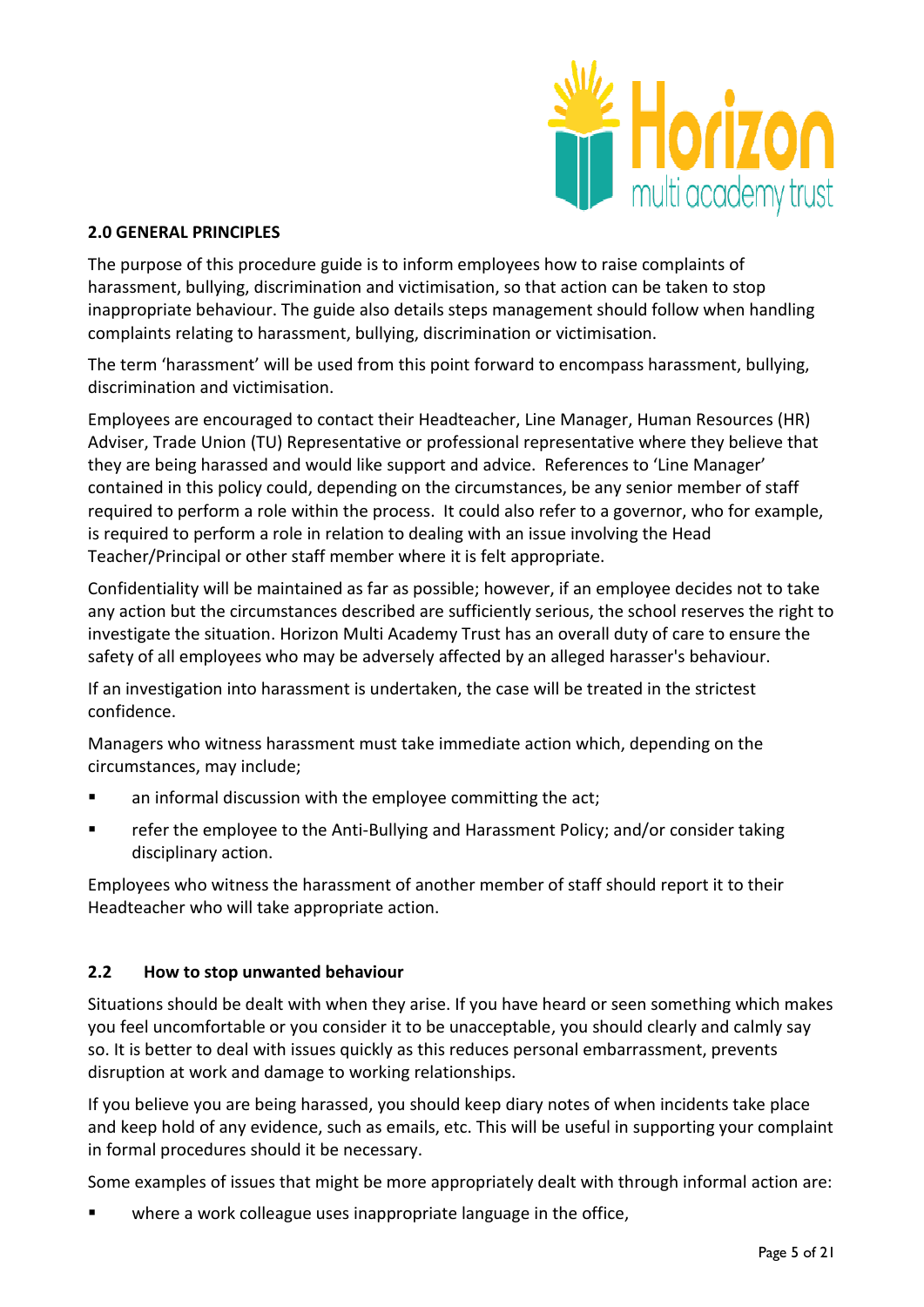

- where your manager/colleague has spoken inappropriately to you,
- single isolated events which are out of character for the individual and are not repeated behaviour.

On the other hand the following examples might be more appropriately dealt with under the formal procedures:

- Sexual, racial or disability related harassment,
- Threats or threatening behaviour.

## **2.2.1 Speaking to the employee**

An employee may feel able to deal with the matter on their own. Speaking to the alleged harasser may be appropriate when;

- An employee feels able to meet with the person face to face to discuss the issue and to find a resolution, apology etc; or,
- the alleged incident is not serious and the employee does not wish to go through a formal process; or,
- the problems are recent i.e. happened that day.

It is not appropriate when;

- there have been threats or threatening behaviour; and/or,
- the alleged incident could be categorised as gross misconduct, which could result in disciplinary action and possible dismissal for the alleged harasser.

An employee may feel more confident/comfortable approaching the alleged harasser with the support of a TU Representative or professional representative, Headteacher, Line Manager or HR Adviser. However the person supporting should not normally take part in the discussion unless they are required to mediate, for example in cases where the discussion looks like it might turn into an argument or either party becomes upset.

Alternatively, an employee may request that someone informally approach the alleged harasser on their behalf. This is likely to be handled by their Headteacher or HR Adviser.

#### **2.2.2 Informal Meeting**

If an employee chooses to discuss the situation with the alleged harasser, they should do so as soon after the event as they can. They should briefly explain why they are arranging a meeting, for example 'to discuss an incident that happened earlier today'. The meeting should take place in a private room with no interruptions.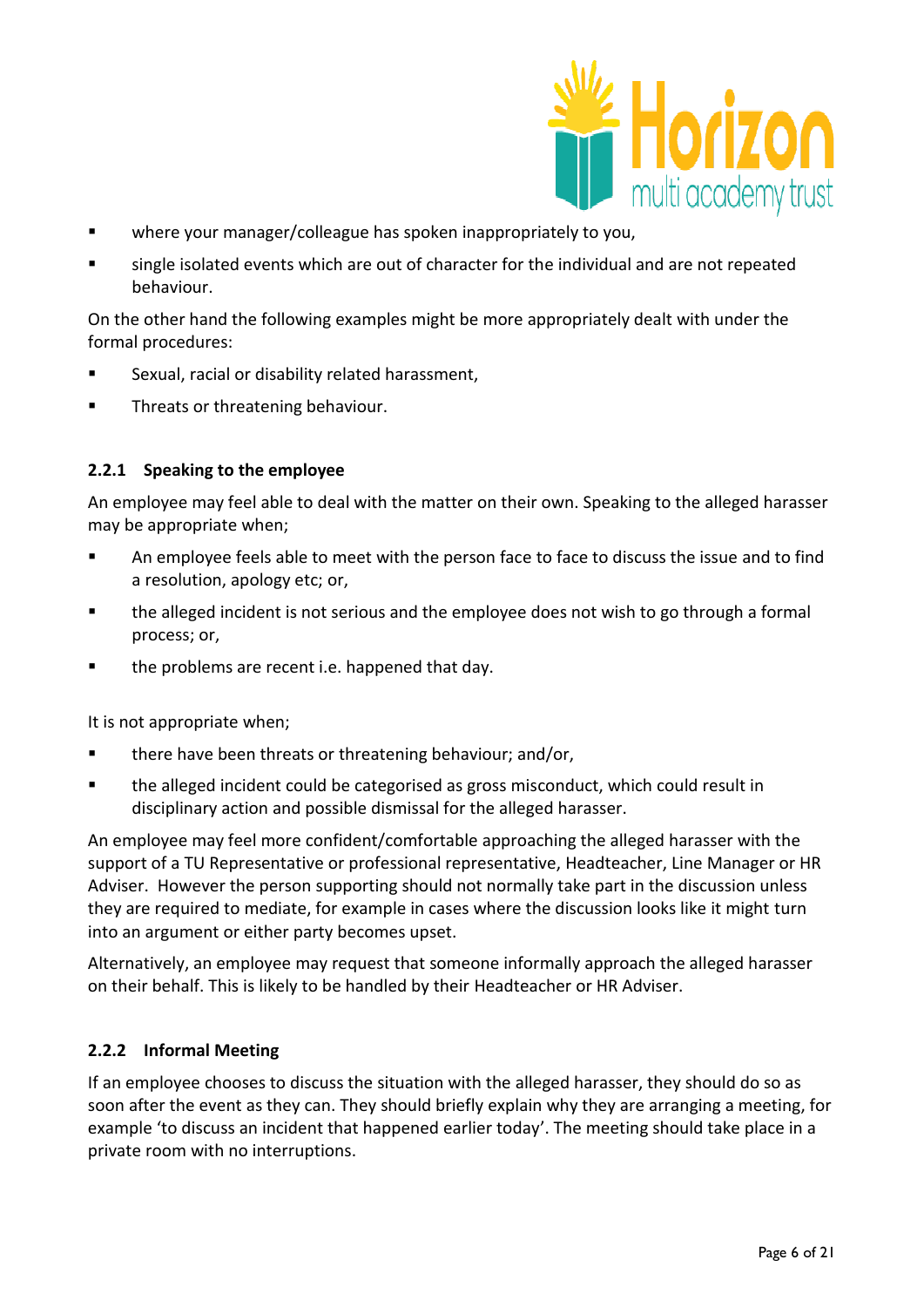

In the meeting, the employee should calmly explain why they have arranged to speak to the alleged harasser. This discussion is likely to include:

- that the meeting is informal and confidential,
- the date, time and details of the incident/behaviour,
- **EXECT** an explanation of why the behaviour was unwanted/unacceptable,
- a proposal to resolve the issue, for example that they would like the behaviour to stop, what further action the employee will take should the behaviour continue, for example the employee will make a formal complaint to their Headteacher.

The employee should give the alleged harasser the chance to explain their actions, as they may be unaware of the effect their behaviour was having.

The purpose of the meeting is to seek a resolution, and the employee should be reasonable in their expectations. If the conversation begins to get out of hand or the employee begins to feel threatened, the meeting should be stopped. The employee may then wish to raise the matter formally with their Headteacher. A note of the conversation should be made and kept in case of further incidents and/or action.

Mediation between parties is another option for informal resolution. HR can advise whether mediation is appropriate and/or available.

#### **2.2.3 Writing to the employee**

An employee may prefer to write to the alleged harasser. A letter can act as a record of attempting to stop the unwanted behaviour, and the employee should keep a copy.

What will the letter include?

The letter should be:

- **EXECUCER** factual and objective,
- provide a clear explanation of why the behaviour/incident was inappropriate,
- clearly state how the employee would like to see the situation resolved. For
- example to arrange a meeting to discuss the issue, an apology, for the behaviour to stop etc.

The employee should ensure that they do not:

- **n** make the letter too long,
- **EXECUTE:** attack the personality of the individual, just state the facts,
- use emotional/emotive language in the letter.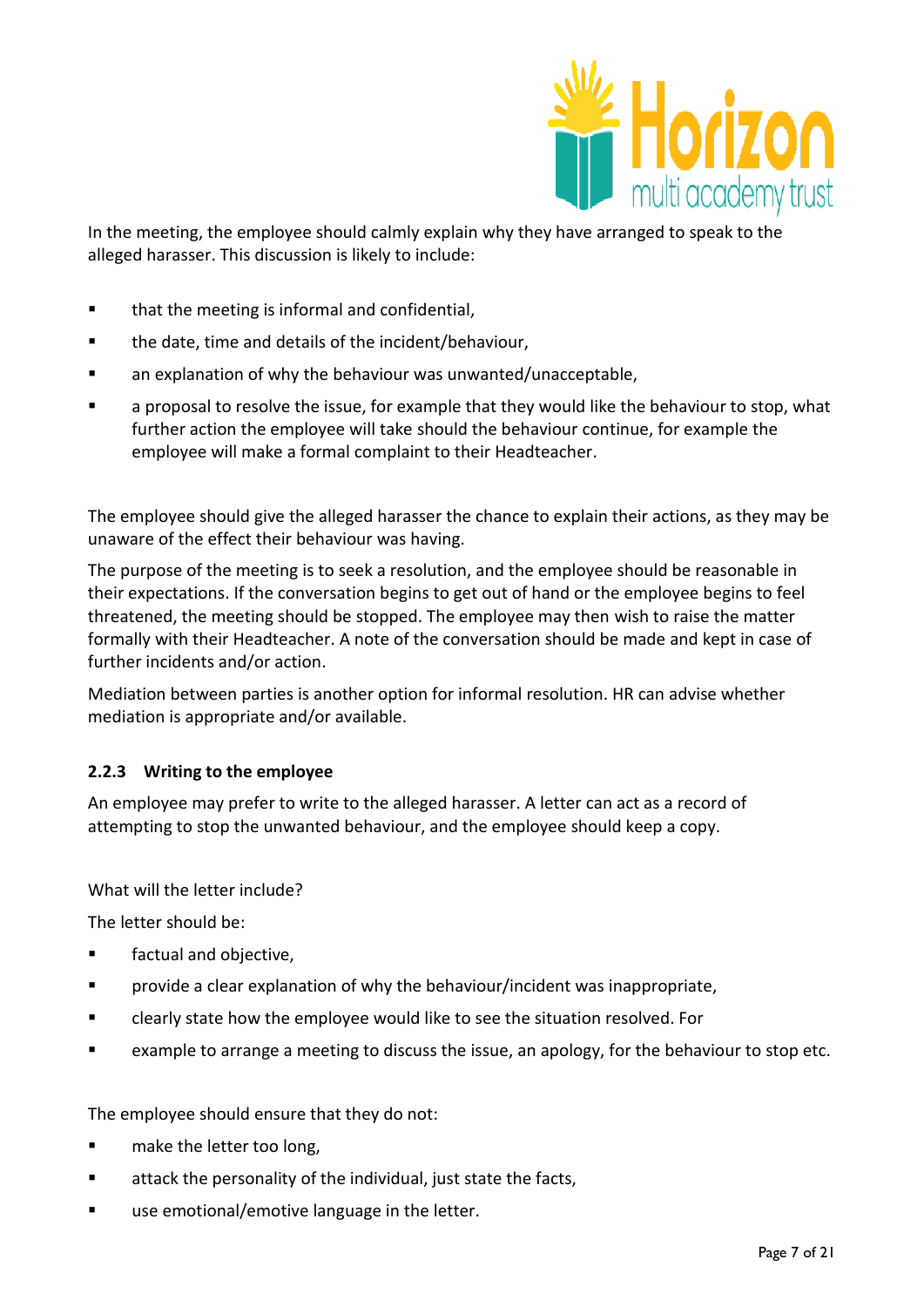

Please note that writing to the individual who has behaved inappropriately does not trigger the start of a formal harassment investigation, as this is an attempt to resolve the matter outside of management intervention.

# **2.2.4 Informally notify line management**

An employee can approach the Headteacher to advise them of the situation and seek their support. The Headteacher can then take appropriate action to put a stop to any inappropriate behaviour.

# **3. FORMAL PROCEDURES**

The formal procedure is normally only adopted where, despite all efforts; a resolution has not been achieved through informal communication channels or in cases where it is appropriate to go straight to formal procedures.

A harassment allegation is considered to be a grievance and the following guide is consistent with our Grievance Procedure Guide.

# **3.1 Step 1 - Statement of Grievance**

When attempts to resolve the situation informally have not been successful, and/or the employee wishes to submit a formal allegation of harassment they must;

- **F** put their complaint in writing, without unreasonable delay,
- **Part Figure 1** provide the name of the alleged harasser,
- **the nature of the harassment or bullying,**
- the date(s) and time(s) when the alleged harassment occurred, names of any witnesses and, any action taken so far to stop the harassment,
- explain how they think it should be resolved, and send to the Headteacher who is not the subject of the grievance, if the Headteacher is the subject of the grievance then the matter would need to be referred to the Chair of Local Governors.

When stating their grievance, employees should keep to the facts. A copy of the letter (or its relevant sections) will be made available to the person whom the allegations are against.

# **3.2 Who do employees submit their grievance to?**

If allegations do not concern the employees Headteacher, they should send their grievance letter to them.

If allegations are about a Headteacher or Local School Governor, the grievance letter should be sent to the CEO or Chair of Trust Board.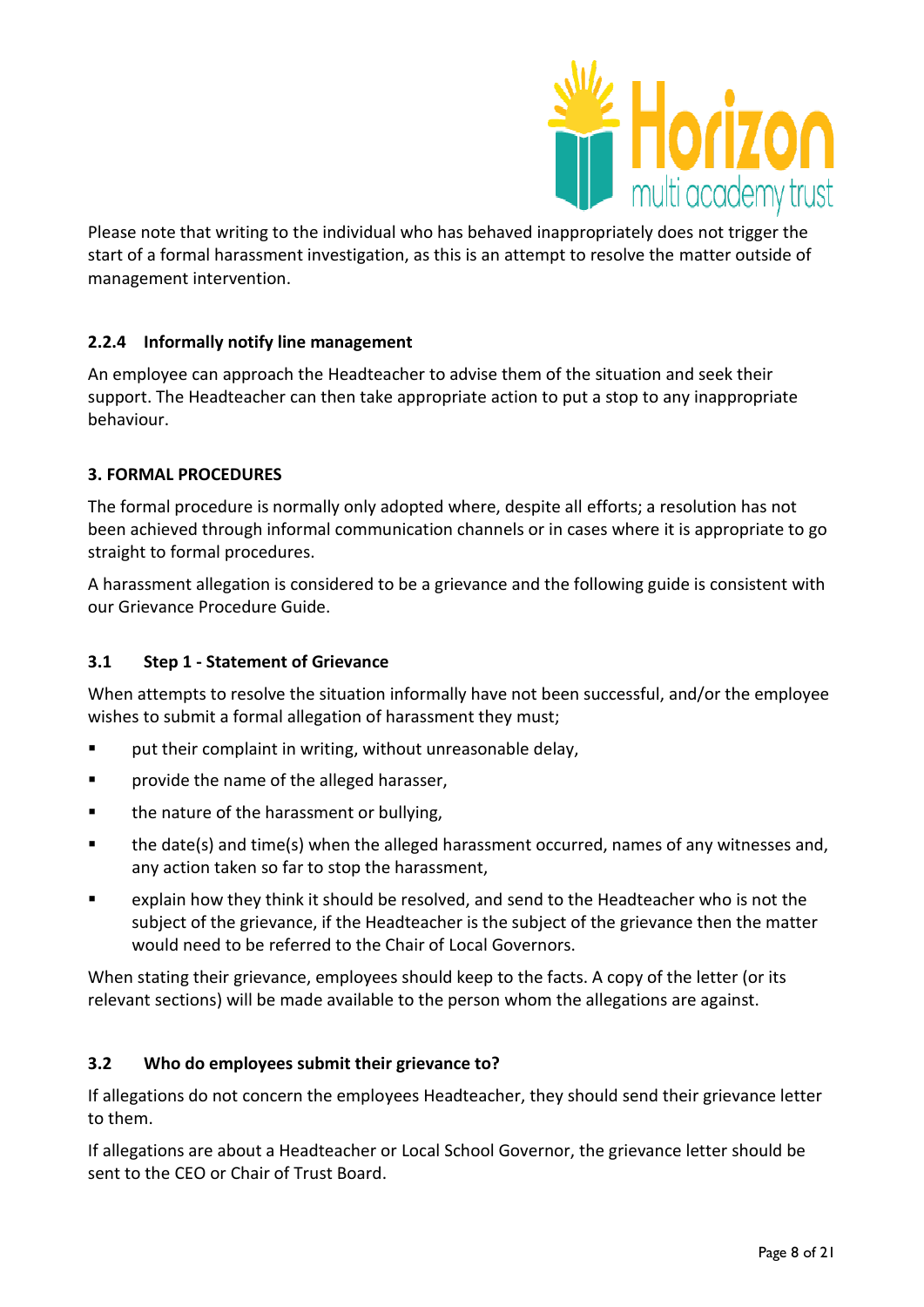

If allegations are about the CEO or a Trust Board member the grievance letter should be sent to the Chair of Trust Board.

In any cases where the employee is unsure, they should contact their HR Adviser, TU Representative or professional representative.

# **3.3 Clarifying the points in the complaint**

The person who receives the formal written complaint will meet the employee as soon as possible to;

- **EXECONFILLER** confirm that they have received the complaint,
- **E** ensure that the employee has complied with the requirements of the policy,
- ensure that it is not a repeat complaint which has already undergone formal procedures to investigate,
- check whether the complaint is best dealt with under the formal procedure, or whether informal action would resolve the complaint,
- explain the formal procedure so that the employee understands what is involved,
- give the employee a copy of the Anti Bullying and Harassment Policy and Procedure Guide.

This meeting is intended to take place promptly after receipt of the written complaint. The Headteacher may wish to invite their HR Adviser to attend this meeting. The employee may wish to be accompanied and should be given that opportunity. Notes should be taken which may later be used as part of the formal investigation.

It may be agreeable to the employee for the complaint to be dealt with informally in the first instance. If this is the case, the Headteacher must record the decision to handle the situation informally and then make a record of the resolution which has been agreed and keep a copy in the employees file.

If the employee raises a repeat complaint, and there is no new evidence, the Headteacher who receives the complaint will write to the employee to advise that the matter has already been dealt with.

#### **3.3.1 Who needs to be notified?**

The Headteacher and HR Adviser must be notified of the complaint by the Line Manager as soon as it is received. In harassment cases, the Headteacher must immediately consider the following:

#### **3.3.2 Informing the alleged harasser**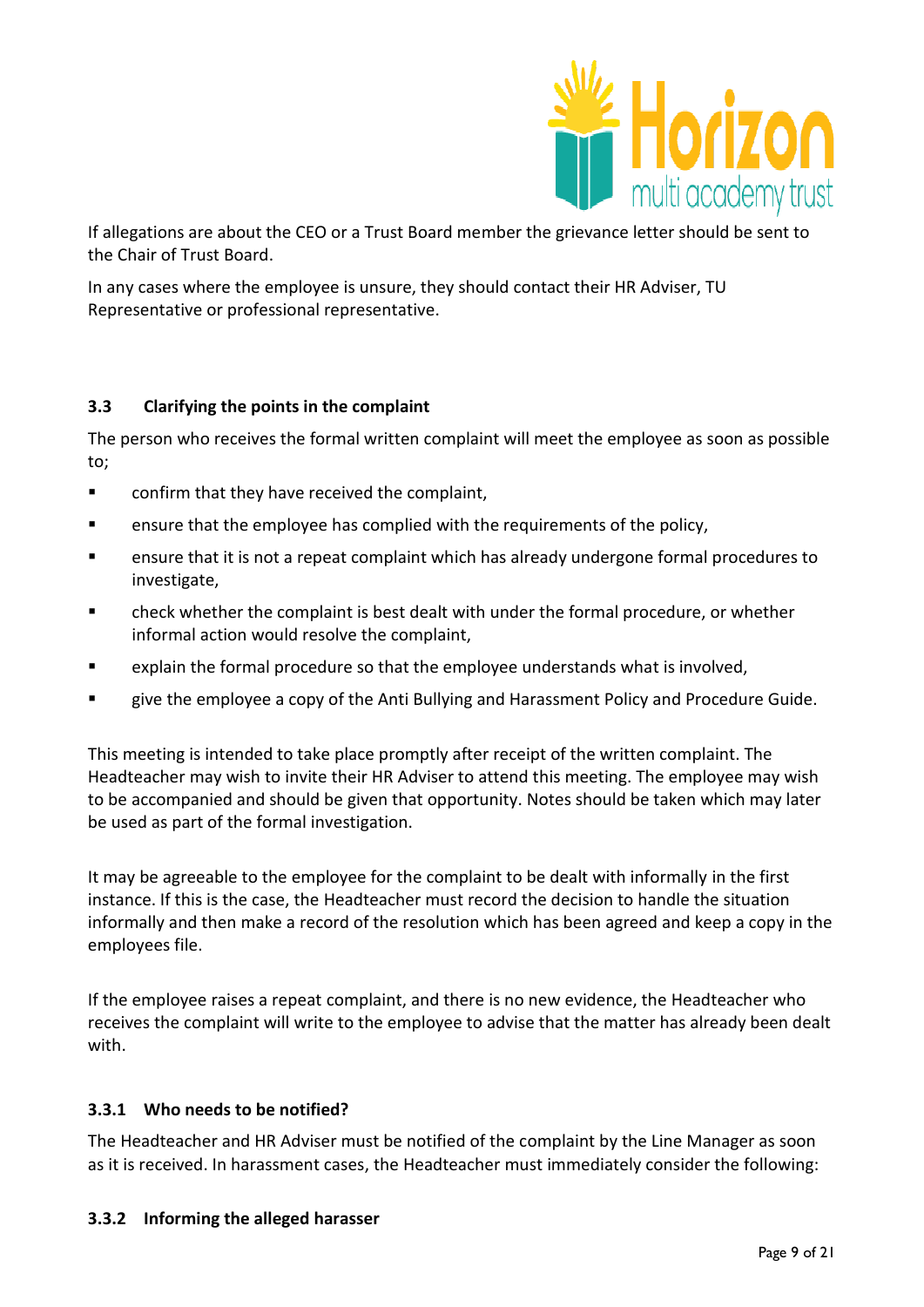

The alleged harasser must be advised by an appropriate manager at the earliest opportunity that a complaint has been brought against them. They will be offered support and reassured that the matter will be treated confidentially.

They will also:

- confirm that it is being handled under the Anti Bullying and Harassment Policy,
- that a full investigation into the allegations will take place, which may include interviewing witnesses,
- that they will be invited to a meeting with the Investigating Officer and that the purpose of the investigation is to determine whether there is any truth to the allegations.
- **Fall if the allegations are true, a decision will be made about appropriate action to be taken,**
- that the matter is potentially one of discipline (if the allegation is serious), be given a written summary of the allegations made and given a copy of the Anti Bullying and Harassment Policy and Procedure Guide,
- **Inform the employee of the name of the Investigating Officer.**
- ensure that the employee feels appropriately supported and offer counselling where necessary.

#### **3.3.3 Avoiding contact between the complainant and alleged harasser**

If the complaint is sufficiently serious and there is a concern about the complainant and the alleged harasser continuing to work together, the Headteacher must decide whether to;

- suspend both parties on full pay, if the situation is serious to warrant it;
- suspend the alleged harasser on full pay (suspension does not imply that the employee is guilty of the allegations made against them); or
- **there** transfer either party to a different part of school, if it is considered safe to do so and does not place other employees at risk.

Suspensions will only be conducted in exceptional circumstances and only on the approval of Headteacher. A HR Adviser must be involved in this procedure and the employee is entitled to be represented.

All parties must be informed that during the formal procedures, there should be no communication between them related to the allegations, either directly or indirectly.

Disciplinary action may be taken in the event that contact takes place which hinders, or is detrimental to achieving, a fair investigation.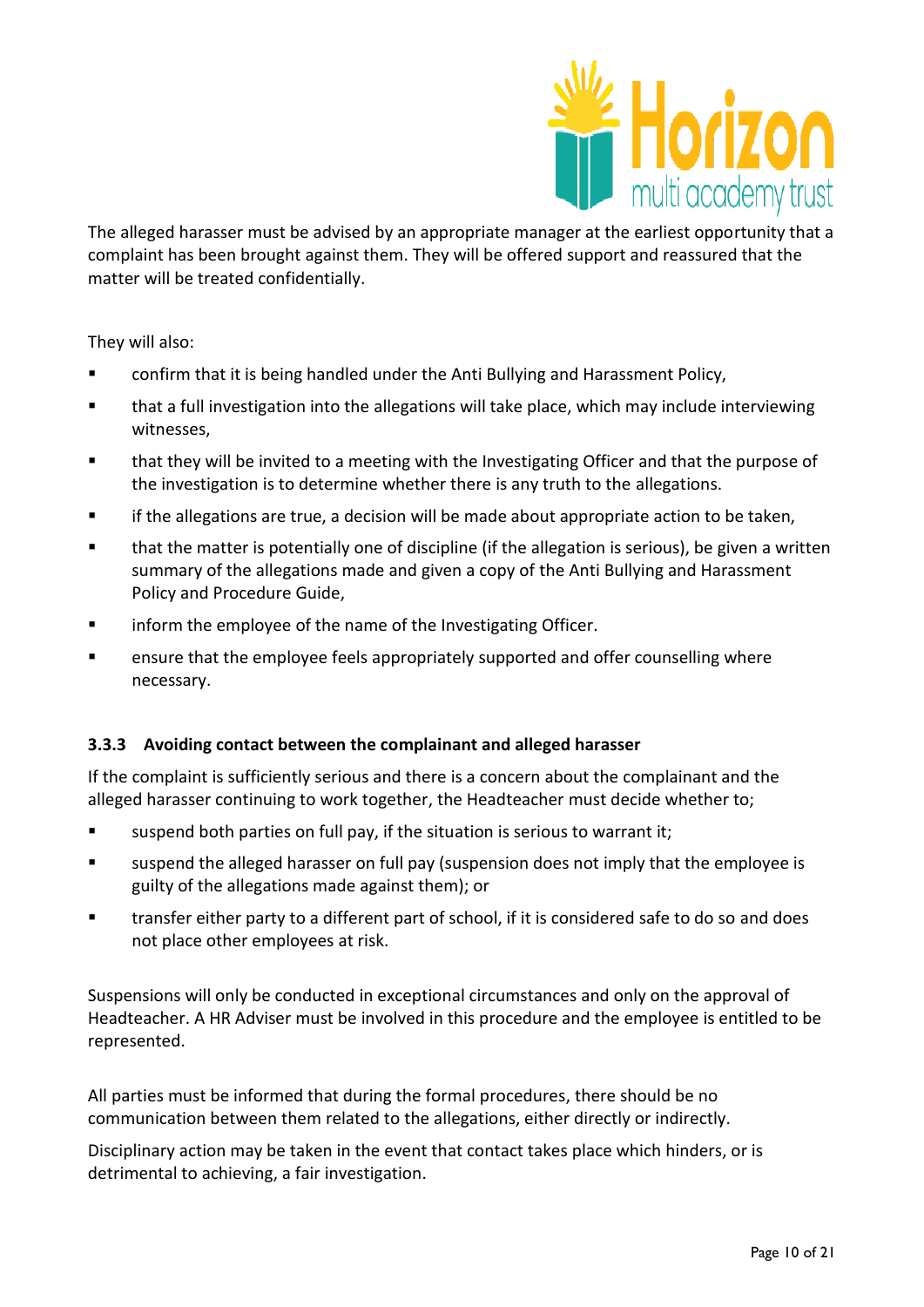

## **3.4 Who investigates the grievance and decides the outcome?**

The Headteacher and HR Adviser should be notified of the grievance as soon as it is received. The Headteacher is responsible for allocating a person to investigate the complaint.

**Investigating Officer**: Responsible for finding out the key facts and compiling a report.

**Headteacher/ Panel of Local Governors:** Is impartial. Will review the findings at the hearing and will decide the outcome.

The employee will be notified of the name of the Investigating Officer and the names of the governors. If they have any concerns about the suitability of the governor's panel, they should address them immediately.

In most cases the complaint will be handled within the school/college in which the grievance has been made.

## **3.5 Step 2 – Investigation and Hearing**

#### **3.5.1 Investigation**

The Investigating Officer will arrange to meet the person who has raised the complaint. This is expected to occur within 10 working days, however it is understood that there may be situations which cause delay. This meeting will be held in private to discuss the following;

- **EXECONFIRE 1** confirm that they will be investigating the complaint,
- **E** clarify the facts,
- **find out what attempts have been made (if any) to resolve the situation informally,**
- **EXEC** clarify what evidence is available,
- **Find out whether there are any witnesses,**
- **understand how the employee would like to see the problem resolved.**

The Investigating Officer will arrange for someone who is not involved in the case to take notes at the meeting. The employee is entitled to be accompanied or represented at this meeting.

At the end of this meeting when the details of the case are known, the Investigating Officer will, where possible, estimate how long they believe they will need to complete their investigations and advise the employee.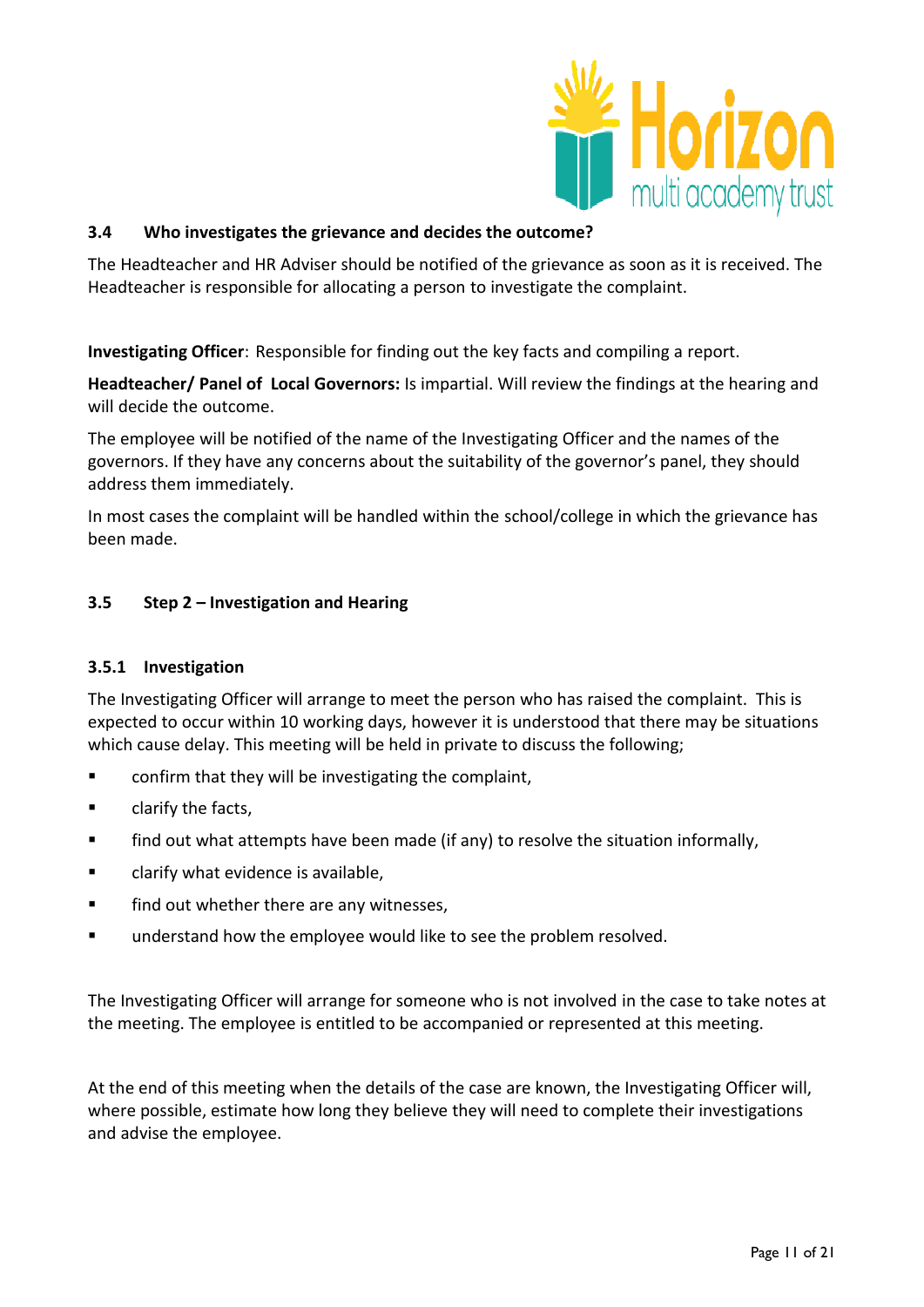

It is normally expected to take no more than four weeks from the receipt of the complaint to the Hearing date, however it is understood that there may be situations which cause delay. e.g. school holidays.

As part of the investigation, the Investigating Officer will meet separately with the relevant parties to investigate the allegation, hear an account of relevant events which will include:

- **The employee whom the allegation is against,**
- **Witnesses (where relevant).**

The Investigating Officer may have to meet the parties involved more than once to ensure they get the relevant facts so that a fair resolution can be found.

## **3.5.2 Transferring a harassment investigation to a disciplinary investigation**

Following the initial interviews, if the complaint appears to be valid, the Investigating Officer will discuss their findings with the Headteacher. The employee who brought the complaint will be invited to a Hearing to be advised that their complaint appears to be valid and that management will take appropriate action to prevent the harassment from occurring again in the future.

The Headteacher will then decide what action is appropriate, which may include a disciplinary investigation. The Headteacher should seek HR Advice if it becomes clear that a disciplinary investigation is appropriate.

The findings of the investigation will not be shared with the employee, but will transfer to the Investigating Officer appointed to handle the disciplinary investigation.

Where there is a conflict of evidence or uncertainty in the facts, the investigation will continue and evidence submitted at the Hearing for the Headteacher/Governors Panel to ascertain whether or not the alleged incident or series of incidents occurred.

#### **3.5.3 Witnesses**

The Investigating Officer will meet witnesses to take their statements. Witnesses have the right to be accompanied or represented and it is the witness's responsibility to make suitable arrangements.

Witnesses will be given a copy of their statement and a reasonable amount of time to make amendments. Only points relevant to the investigation will be used in the statement. They will be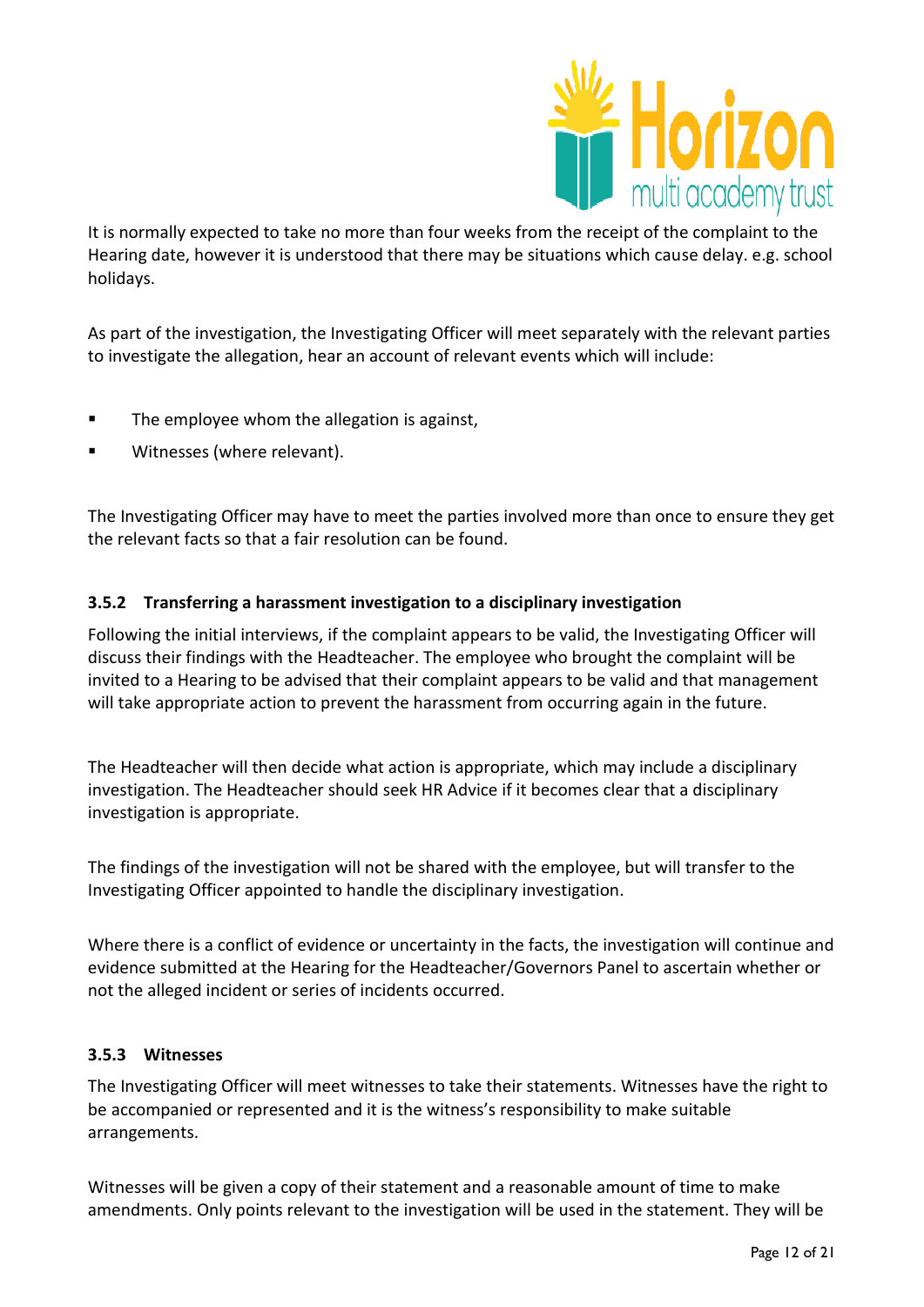

asked to sign their statement, however in cases where we do not receive a signed statement, unless we receive written confirmation that they do not wish their statement to be used, the statement will, if relevant, be used as part of the Hearing.

Witnesses can be called to attend the Hearing, however if it is not practical for witnesses to attend, consider proceeding if it is clear that their verbal evidence will not affect the substance of the complaint.

# **3.5.4 Report**

The Investigating Officer will write a report. A copy of their report will be given to;

- **the individual who raised the allegation**
- **Headteacher/Local Governors Panel**
- **EXECUTE:** HR Advisers attending the Hearing
- **EXEDENT** Accompanier or Representative of the employee raising the allegation

It will not be shared with witnesses or any persons who the allegation is against. Reports will vary and may contain:

- 1 The complaint letter (or relevant sections).
- 2 Details of how the investigation was conducted, i.e. who was interviewed as witnesses, and other relevant factual documentation.
- 3 Evidence relevant to the complaint.
- 4 Witness statements (in full or extracts from).
- 5 Summary of the findings and evidence.

#### **3.5.5 Arranging the Hearing**

When the investigation is finished, it is the responsibility of the Clerk to Governors to arrange a mutually suitable time and date for the formal Hearing, and to ensure that invitations are sent out to the relevant people. (see Grievance Policy for template letters)

Hearings may be conducted by either the Headteacher or a panel of governors, except in cases where the Headteacher is the:

- **Investigating Officer**
- **Witness to the investigation**
- **EXECUTE:** Subject of the complaint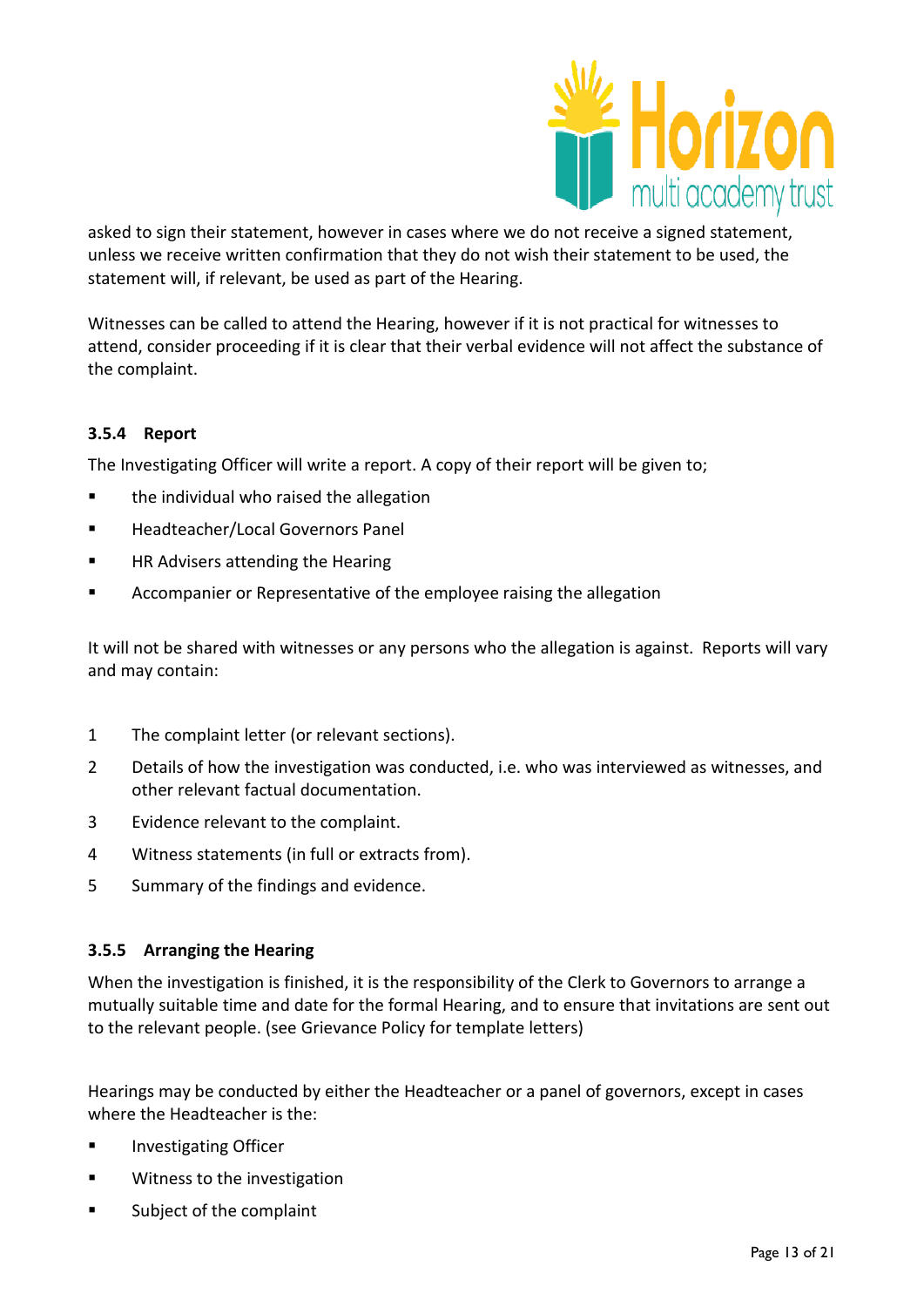

When a hearing must be conducted by a panel of governors, Invitations to attend the Hearing should be sent a minimum of 5 working days before, with copies of the Investigation Report (where appropriate to receive one). In some cases it may be necessary to send out reports with more than 5 days notice to ensure members of the panel have sufficient time to prepare.

If there are any concerns about the contents of the report they should be addressed with the Investigating Officer prior to the Hearing taking place.

The people who attend the meeting include;

- **Headteacher/Governors Panel**
- **HR Adviser supporting the Panel**
- **The employee and their accompanier/representative (if required).**
- **The Investigating Officer.**
- **A** note taker.
- **Witnesses (if required).**

It is also the responsibility of the Clerk to Governors to ensure that appropriate preparations are made. They include:

- **EXECT** Meeting to be in a private room where there will be no interruptions,
- **EXEDEE FORM** Arrange for notes to be taken by an independent employee,
- **Find out before the meeting whether similar grievances have been raised before by other** staff, how they were resolved, and any follow-up action that was necessary. This allows consistency of treatment and information on this is available via the HR Adviser.
- **Find out whether any reasonable adjustments are necessary for anyone attending the** meeting.

# **3.5.6 Hearing**

The Panel will take into account that employees may be anxious; therefore management should make allowances if the employee's behaviour is not as calm and professional as they might otherwise expect.

The Principles set out in paragraph 3.1 (support for Disabled or Vulnerable Employees),

3.2 (Accompaniment), 3.14 (Data protection) and 3.15 (confidentiality) apply to this meeting.

The Clerk to Governors will prepare an agenda for the meeting.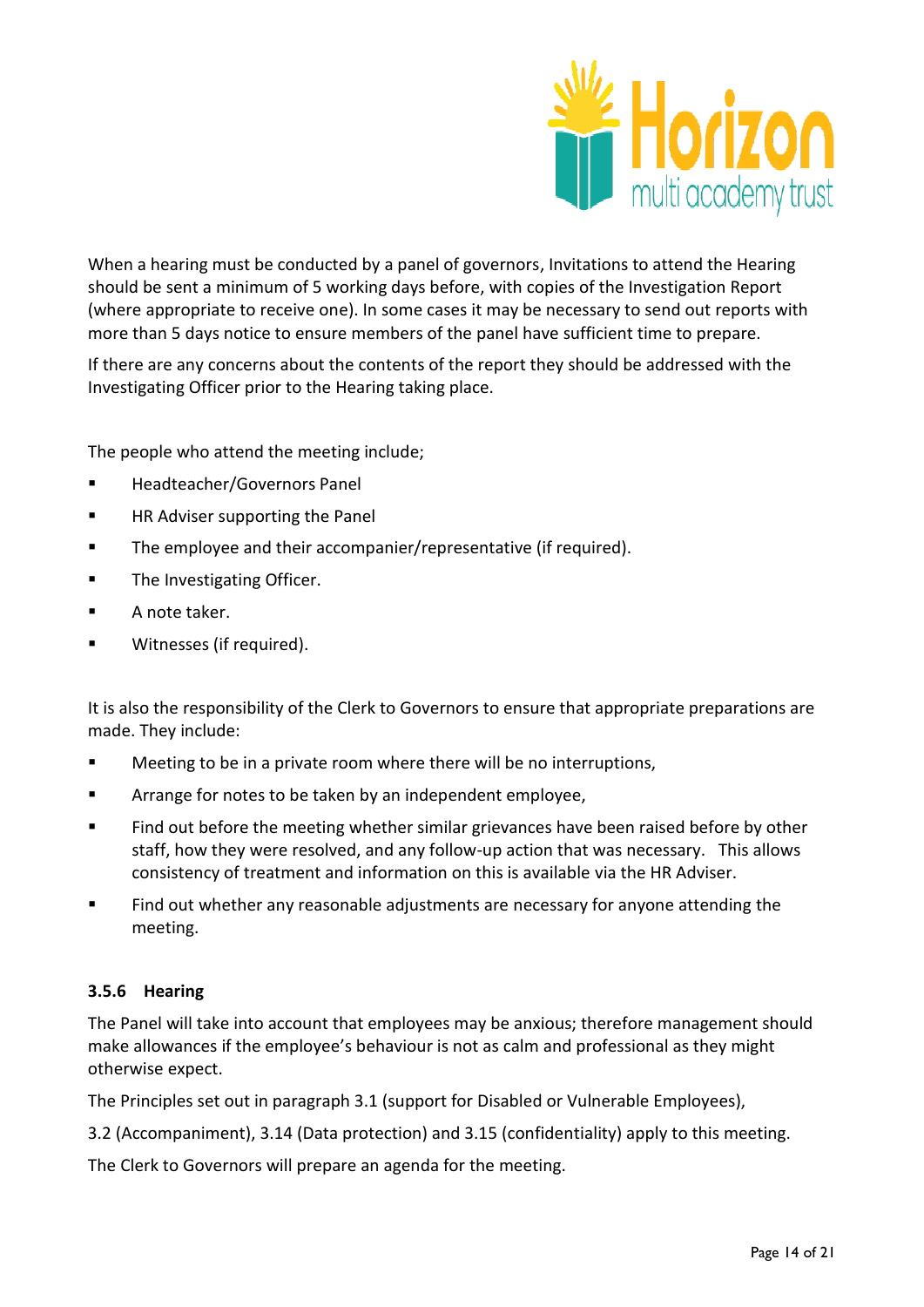

## **3.5.7 Outcomes**

The decision that the Panel makes will be based on whether they have a genuine reasonable belief that the incidents occurred. The following are possible outcomes and actions that might be considered are:

- **The complaint is not upheld or the evidence is inconclusive.**
- **The complaint is upheld and management will determine the appropriate action to take** going forward.

The employee will be given the decision;

- on the day of the Hearing, or,
- **Example 1** it can be sent out in writing within five days of the Hearing, or,
- on a different date if further investigation is required by the Headteacher/Panel in order to make their decision and a date is agreed at the Hearing when the outcome letter will be sent.

# **3.5.8 Written Confirmation of Decision**

Within a reasonable time frame, normally within five working days of the Hearing, the Headteacher/Chair of Panel must provide a written statement of their findings, and their decision including the reason. This statement must be sufficiently detailed so the employee can understand the reason for the decision. The letter should also provide details of who the employee should submit an appeal to.

The employee who raised the grievance has five working days from receipt of the letter in which to submit an appeal. (See Grievance Policy for template letters)

As soon as possible after the Hearing, any persons directly implicated will be advised of the outcome in writing by the Chairperson/Headteacher normally within five working days of the Hearing.

Witnesses will not be advised of the outcome of the Hearing.

#### **3.6 Step 3 – Appeal**

Appeal Hearings will be taken by the Trust Board.

Employees wishing to appeal should do so in writing setting out the grounds for their appeal.

An Appeal Hearing will not be a rehearing of the whole case, but will focus on the grounds specified for the appeal. Until clarity is provided on the grounds for the appeal, the Appeal Hearing cannot go ahead.

A panel of Trustees will be convened who have not been involved in the original decision.

Appeals will normally be heard within four weeks of the appeal being submitted, however it is understood that there may be situations which cause delay.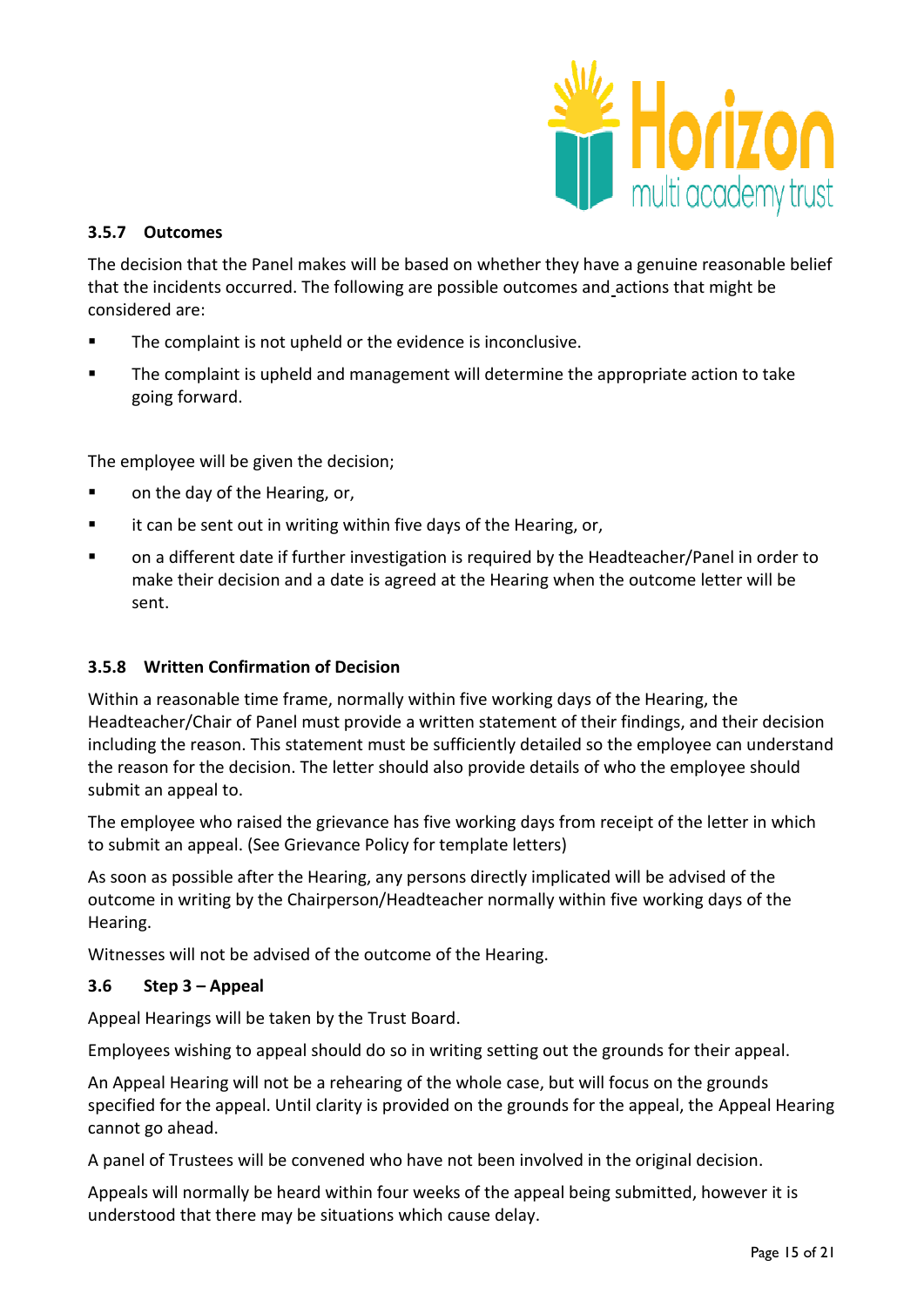

## **3.6.1 Appeal Hearing**

The Clerk to governors will invite the relevant people to attend the Appeal Hearing, giving a minimum of five working days notice.

The people who attend the Appeal Hearing can include;

- **Panel hearing the appeal**
- $CFO$
- **HR Adviser supporting the panel**
- Employee and/or their representative/accompanier (if required)
- **Investigating Officer**
- **EXECH** Chairperson from the original Hearing/Headteacher
- **Fall HR Adviser from the original Hearing if required**
- Note taker
- **Witnesses (if required)**

The same considerations should be taken in account as those when planning a Grievance Hearing. At the meeting the employee will be allowed to explain the grounds of their appeal and how they think it can be resolved.

The Appeal Panel will review the grounds for appeal and will consider whether the decision made at the Grievance Hearing was reasonable in light of the information presented at that stage. The Panel will also check that a fair process was followed. Only information which may have an impact on the outcome will be permitted to be included at this late stage.

The meeting will be adjourned to make a decision or to allow for further investigation or to seek guidance where necessary. The appeal decision will be confirmed either at the meeting and/or in writing within a reasonable time frame, normally within five working days of the meeting. This letter will provide a summary of the findings, setting out the reasons for upholding or rejecting the appeal and any agreement reached or actions to be taken.

This is the end of the procedure.

#### **4.0 ADDITIONAL INFORMATION**

#### **4.1 Support for disabled or vulnerable employees**

Consideration must be given to making reasonable adjustments for employees who have a disability to aid communication and thereby improve the likelihood of a successful resolution.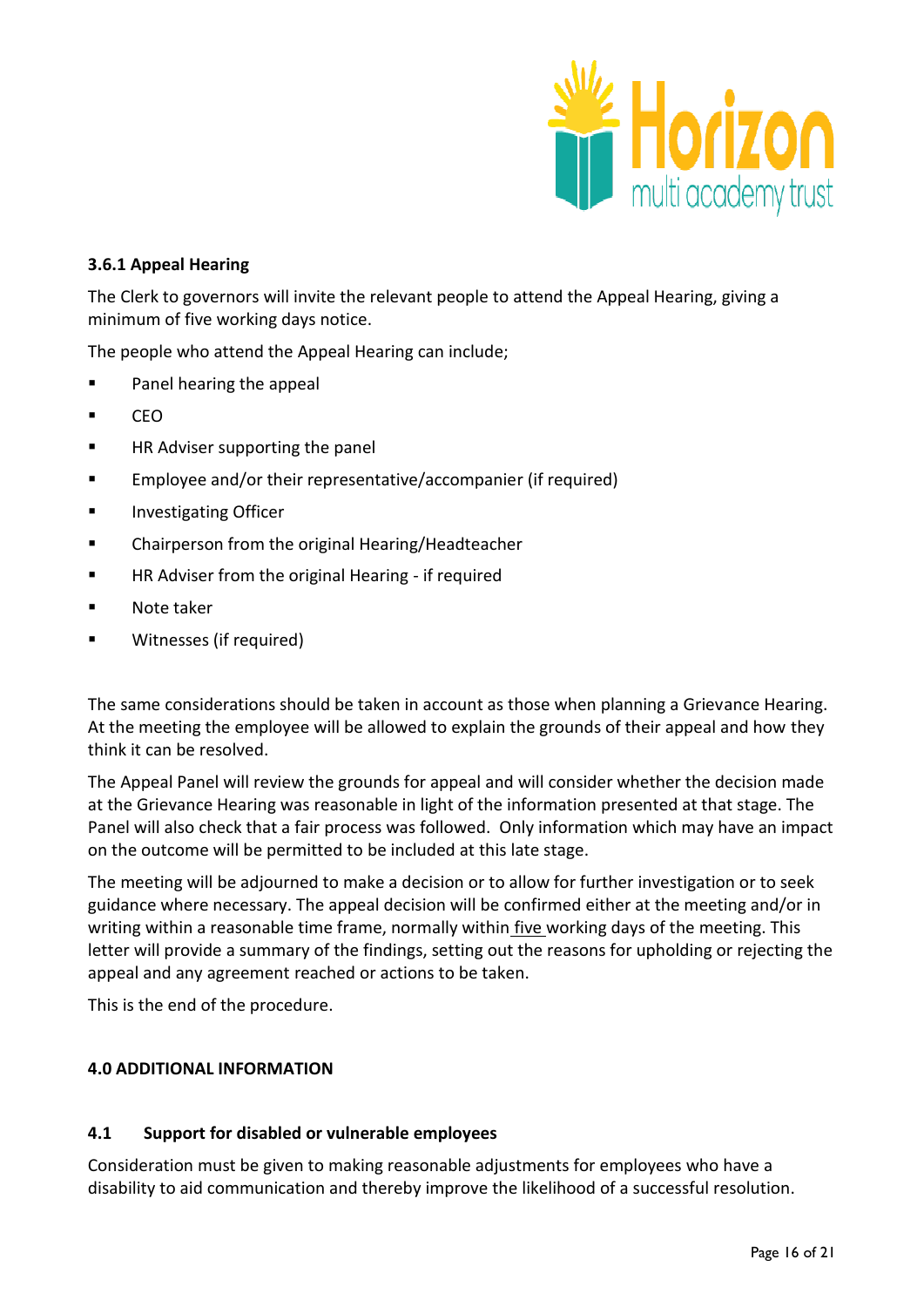

Employees with language or communication difficulties are encouraged to seek help from a TU Official/Professional Representative or HR Adviser when setting out their grievance in writing.

Students should not be interviewed unless absolutely essential and then only with the consent of their parents and in the presence of a parent or accompanier of their choosing.

# **4.2 Accompaniment and Representation**

Employees raising a grievance have a statutory right to be accompanied by either a work colleague or Trade Union Official/Professional Representative during the investigatory stages of a grievance, and the formal Grievance Hearing or Appeal Hearing. Clerk to Governors should ensure that this is included on any relevant communication.

# **4.3 What is a reasonable request to be accompanied?**

If the employee is being accompanied by a member of a recognised TU/Professional Association, the employee should advise the Investigation Officer/Clerk to Governors of their attendance at the meeting.

 a workplace TU Official/Professional Representative should have been reasonably certified by their union/professional association as having received training in acting as a worker's companion at Grievance Hearings.

Employees must seek approval for non union accompaniment before the meeting. The decision on whether a request for a companion is reasonable will depend on the circumstances of the individual case. When employees are choosing a companion, they should bear in mind that it would not be reasonable to request to be accompanied by a colleague whose presence would prejudice the hearing or who might have a conflict of interest.

The request to be accompanied does not have to be in writing.

Fellow workers do not have to accept a request to accompany a colleague, and they should not be pressurised to do so.

An employee who has agreed to accompany a colleague is entitled to take a reasonable amount of paid time off to fulfill that responsibility. This is to cover attending the Hearing, to familiarise themselves with the case and confer with the worker before and after the Hearing. The amount of time they can spend supporting the grievance should be agreed with their Headteacher/Chair of the Local governors.

# **4.4 The role of the accompanier/representative**

The accompanier/representative is permitted throughout to:

- **Parageler put the worker's case**
- **Example 1** sum up the worker's case
- **EXECT** respond on the worker's behalf to any view expressed at the hearing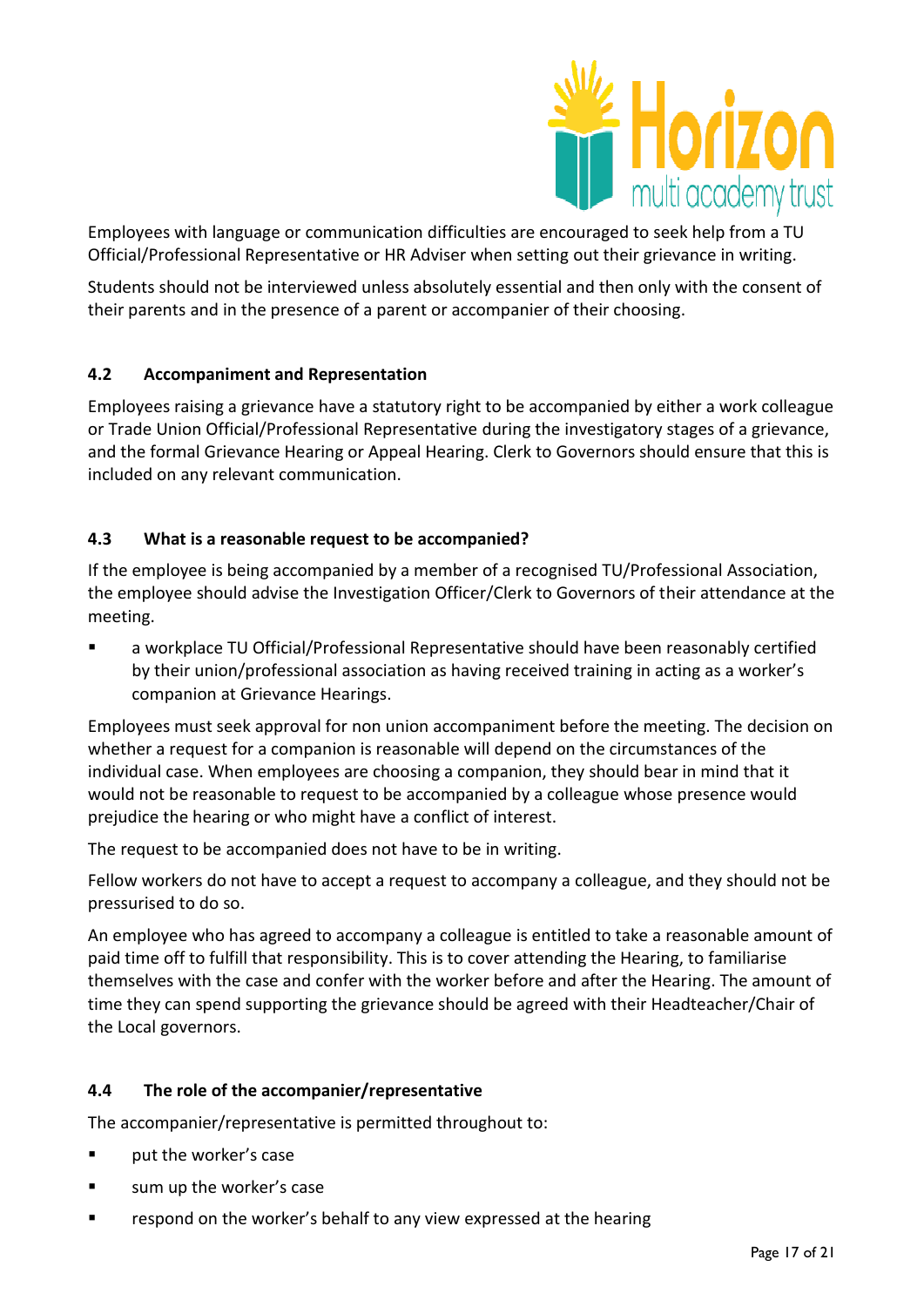

confer with the worker during the hearing.

It is good practice to allow the accompanier/representative to participate as fully as possible in the Hearing, including asking witnesses questions. The accompanier/representative is not legally permitted to;

- **EXEC** answer questions on the worker's behalf,
- **a** address the hearing if the worker does not wish it,
- prevent the employer from explaining their case.

#### **4.5 Delay or postponement of meetings**

Employees should take all reasonable steps to attend a Grievance or Appeal Hearing. In situations where a meeting has been arranged and, it is not reasonably practicable for the employee to attend, then the meeting will be rearranged on another mutually convenient date (usually within 5 days). If the reasons are health related then a medical certificate will need to be submitted by the employee.

If an employee or employee's accompanier/representative cannot attend a meeting on a proposed date, another date will be arranged, ideally it should be no more than five working days after the date originally proposed by the employer. If an accompanier/representative is unable to attend within a reasonable period, the employee will be asked to select someone else to accompany/represent him or her.

#### **4.6 Inability to take part due to long term ill health**

If the employee who raised the grievance is absent from work due to a long-term illness, their Headteacher will seek advice from Occupational Health about the employee's fitness to take part in the grievance investigation and/or Grievance Hearing. In this situation, a decision will be made on how to proceed in consultation with Occupational Health and HR.

If the nature of the grievance is sufficiently serious, may decide to continue to investigate the situation, even in the absence of the employee who raised the grievance, as Horizon Multi Academy Trust has an overall duty of care to ensure the safety of all employees

#### **4.7 Non Attendance at the hearing**

If any employees invited to attend the Grievance Hearing are unable to attend, they must inform the relevant person as soon as possible. Failure to attend a meeting without reasonable justification will be investigated and appropriate action taken.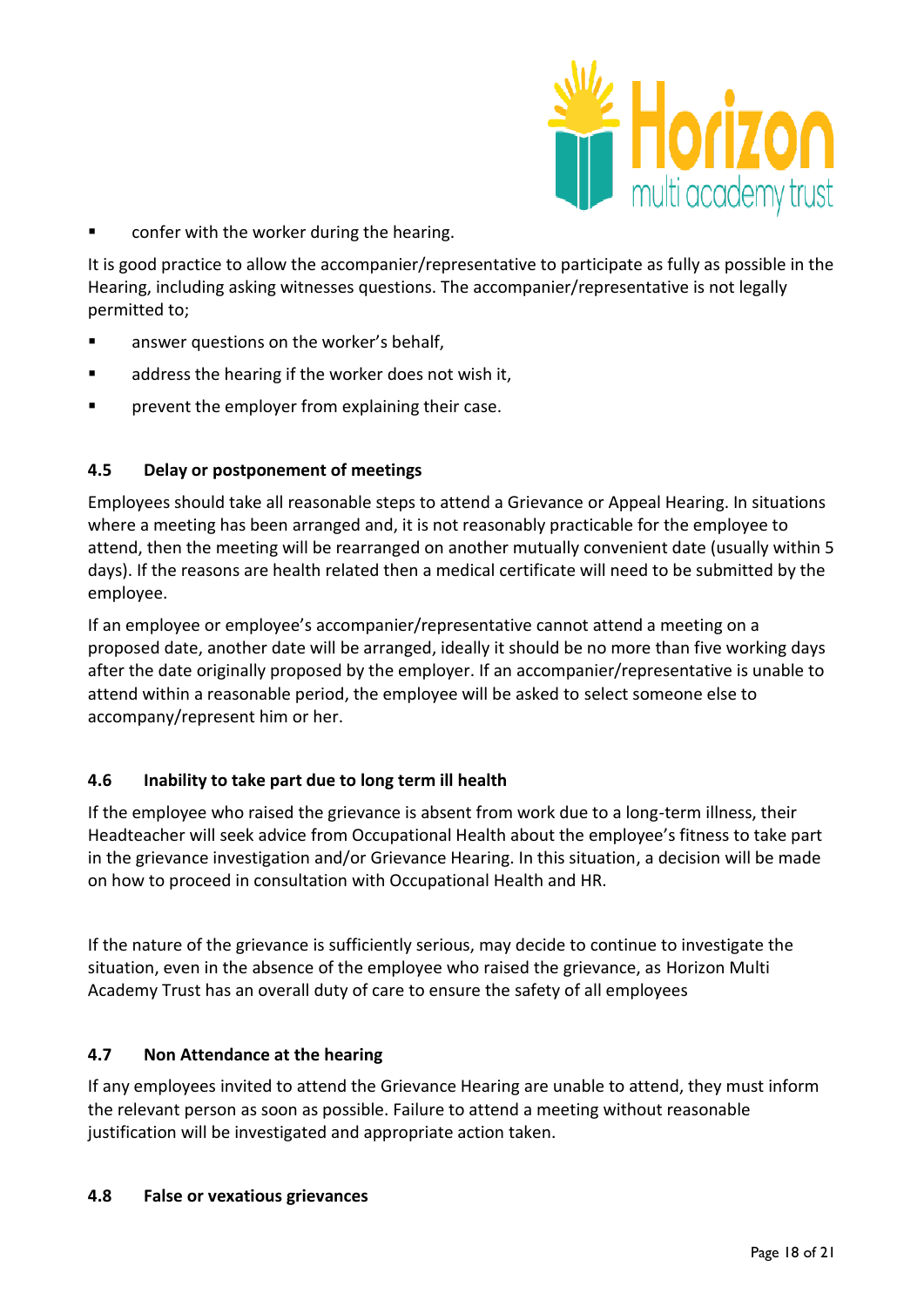

Horizon Multi Academy Trust will take cases of false or vexatious grievances very seriously. The disciplinary procedure will be invoked where it is clear that an employee has initiated the grievance procedure in order to make a false, vexatious or malicious claim against another employee.

# **4.9 Multiple Grievances**

Where an individual raises multiple grievances relating to different issues, management reserves the right to deal with the different matters at one Grievance Hearing to avoid duplication of procedure and aid a prompt resolution.

# **4.10 Collective Grievances and Collective Disputes**

Collective grievances apply where two or more employees raise the same grievance and a decision is taken to consider them together.

Collective Disputes affect all staff and therefore should be raised by the Trade Union/Professional Association formally in writing to the Head of Human Resources. For clarification on whether the complaint is a collective grievance or collective dispute, please seek advice from an HR Adviser or Trade Union/Professional Representative.

# **4.11 Other complaints which may trigger a formal grievance**

Headteachers should be alert to the possibility that an employee may make a complaint within other correspondence, such as a resignation letter, or e-mail. Where this is the case, the Headteacher who receives the complaint must clarify with the employee whether it is their intention to raise a formal grievance. If so, they must be asked to put their grievance formally, in writing, to comply with Stage 1 of the grievance process. If the complaint is against the Headteacher this would be handled by the Chair of the Local Governors.

# **4.12 Grievances against external third parties**

Employees might raise issues about matters not entirely within the control of the school, such as parents or School relationships. These should be treated in the same way as grievances within the school, with the Headteacher investigating as far as possible and taking action if required. Horizon Multi Academy Trust will make it clear to third parties that grievances are taken seriously and action will be taken to protect our employees.

# **4.13 Data Protection**

Information about the grievance will only be provided to those who need to know, in order to assist with the resolution of the grievance. All notes of meetings are to be treated as confidential.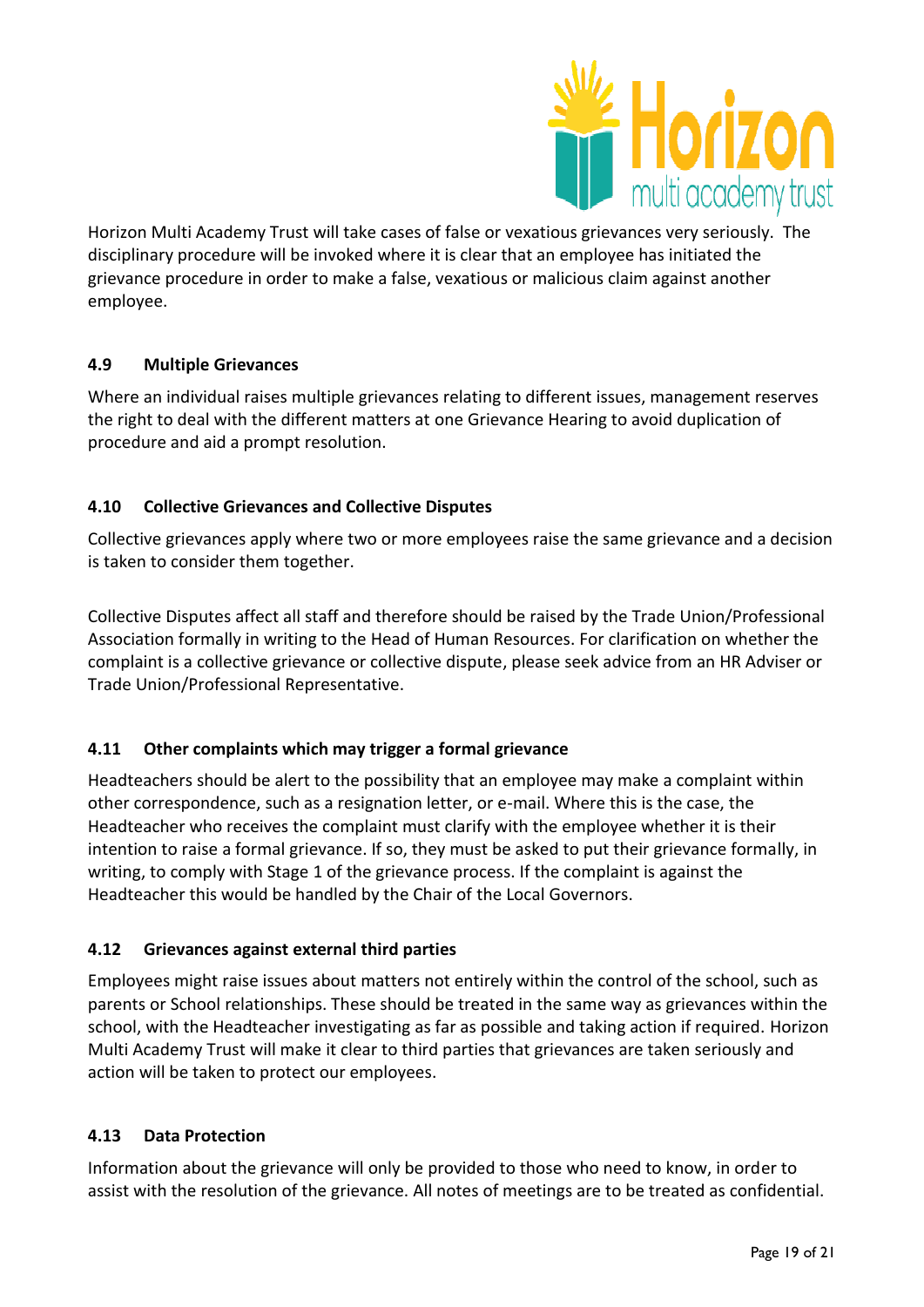

However where necessary other staff will be asked for their view on relevant parts of the information provided in order to progress the investigation and seek resolution.

If employees provide information that they do not want to be available to other employees during the course of the investigation, they should clearly state which information they wish to be withheld, and from whom. The Investigating Officer may seek advice before they agree on conditions being attached to the use of the information as withholding facts may prevent a fair resolution being reached or breach some other statutory requirements.

Data will be held in line with our General Data Protection Regulation policy.

## **4.14 Confidentiality**

If employees become involved in a grievance procedure they will be expected to maintain confidentiality. Breaches of confidentiality will be taken seriously, especially if it hinders an investigation and may result in disciplinary action.

If employees are uncertain who they can talk to about the case, they should seek advice from their Headteacher, HR Adviser or TU/Professional Representative.

# **4.15 Overlapping disciplinary & grievance issues**

If an employee raises a grievance during their involvement in a disciplinary investigation, management should seek advice from their HR Adviser to determine how to proceed.

# **4.16 Grievances from employees who have left employment**

An employee who has left employment and wishes to raise a complaint, should write to their previous Headteacher, setting out their complaint as soon as possible after leaving employment, ideally within two weeks. Where the complaint is about their former Headteacher, the complaint should be raised to the Chair of the Local Governors.

The Headteacher/Chair of the Local Governors who receives the complaint will set out their response in writing and send to the employee. The response letter must be sent without unreasonable delay. There is no appeal process in these circumstances.

#### **4.17 Exemptions which apply to the grievance procedures**

There is no requirement to start or complete the grievance procedures if one or more of the following situations apply;

i. one party has reasonable grounds to believe that starting or completing the procedure

would result in a significant threat to any person or person's property;